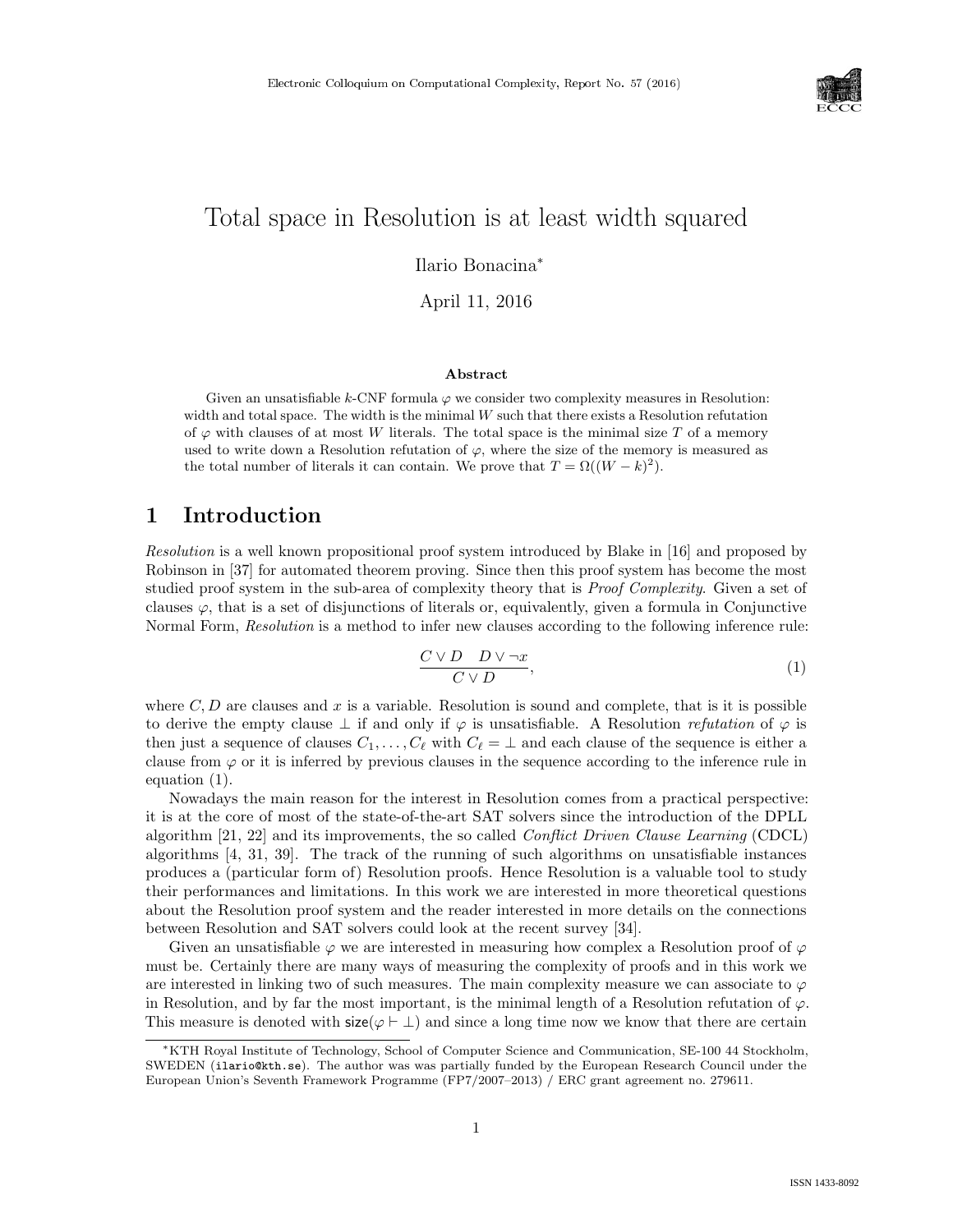$\varphi$  requiring exponentially long proofs, e.g. the encodings of the Pigeonhole Principle [27] or Tseitin formulas [38, 41]. Another, easier to study, complexity measure is the width. Suppose that we focus on Resolution refutations of  $\varphi$  with clauses up to a certain length w. The minimal w such that we have a refutation of  $\varphi$  with clauses of length at most w is the width, width( $\varphi \vdash \bot$ ). We have a trivial upper bound connecting size and width, that is for every set of clauses  $\varphi$  in n variables

$$
\text{size}(\varphi \vdash \bot) \leqslant n^{O(\text{width}(\varphi \vdash \bot))},
$$

and indeed in [3] is proved that this trivial bound could be tight. Another, more useful, connection between width and size is the following result from the seminal paper by Ben-Sasson and Wigderson [12]:

$$
\log_2 \text{size}(\varphi \vdash \bot) \geqslant \frac{(\text{width}(\varphi \vdash \bot) - k)^2}{16n},\tag{2}
$$

where  $\varphi$  is a collection of clauses over *n* variables and each of them has at most k literals. Hence if width $(\varphi \vdash \bot) = \omega(\sqrt{n \log n})$  then immediately by the previous relationship size $(\varphi \vdash \bot)$  is super-polynomial. Moreover this size-width relationship is essentially optimal [20].

Regarding the space complexity of proofs, its investigation was proposed in 1998 by Armin Haken as a natural analogue of the space complexity in the context of Touring machines and the first definitions of space measures in Resolution were given in [24, 1]. When talking about space, Resolution proofs are seen as a sequence of memory configurations  $\mathfrak{M}_0, \ldots, \mathfrak{M}_\ell$ , where each  $\mathfrak{M}_i$  is a set of clauses,  $\bot \in \mathfrak{M}_{\ell}$  and each  $\mathfrak{M}_{i+1}$  derive from  $\mathfrak{M}_i$  in one of the two following ways:

Axiom download  $\mathfrak{M}_{i+1} \subseteq \mathfrak{M}_i \cup \{C\}$ , where  $C \in \varphi$ ;

**Inference**  $\mathfrak{M}_{i+1} = \mathfrak{M}_i \cup \{D \vee E\}$ , where both  $D \vee x$  and  $E \vee \neg x$  belong to  $\mathfrak{M}_i$ , for some variable x.

We then have some notions of how "spacious" a memory configuration can be. The most natural space measure for a memory configuration is of course the number of bits needed to write down it. Unfortunately it turns out that this notion of space is quite hard to study and hence some alternative notions of space were introduced. For example the clause space, the number of distinct clauses a memory can contain; or the *total space*<sup>1</sup>, the total number of literals it can contain. The minimal s such that we have a refutation of  $\varphi$  with memory configurations with total space at most s is the Total Space (needed to refute  $\varphi$ ), TSpace( $\varphi \vdash \bot$ ). Similarly for the clause space we obtain CSpace( $\varphi \vdash \bot$ ). A more formal definition of TSpace( $\varphi \vdash \bot$ ), to avoid misunderstandings, is provided in Section 2.

We now recall some known results about the space complexity measures. Given a set of clauses  $\varphi$  in *n* variables, in [24] was proven that

$$
CSpace(\varphi \vdash \bot) \leqslant n+1,
$$

and, as a trivial consequence, we have that

$$
\mathsf{TSpace}(\varphi \vdash \bot) \leqslant n(n+1).
$$

Both upper bounds are asymptotically tight, for example for random  $k$ -CNF formulas  $[8, 19]$ . Regarding lower bounds, in [2] it is proved that

CSpace
$$
(\varphi \vdash \bot) \geq \text{width}(\varphi \vdash \bot) - k + 1,
$$
 (3)

<sup>&</sup>lt;sup>1</sup>In [1] this space complexity measure is called *variable space*, but we follow [10, 9, 32, 11, 33] in calling it *total* space. This is due to distinguish it from a different space complexity measure in which different occurrences of the same variable are not counted, the variable space, investigated for instance in [42].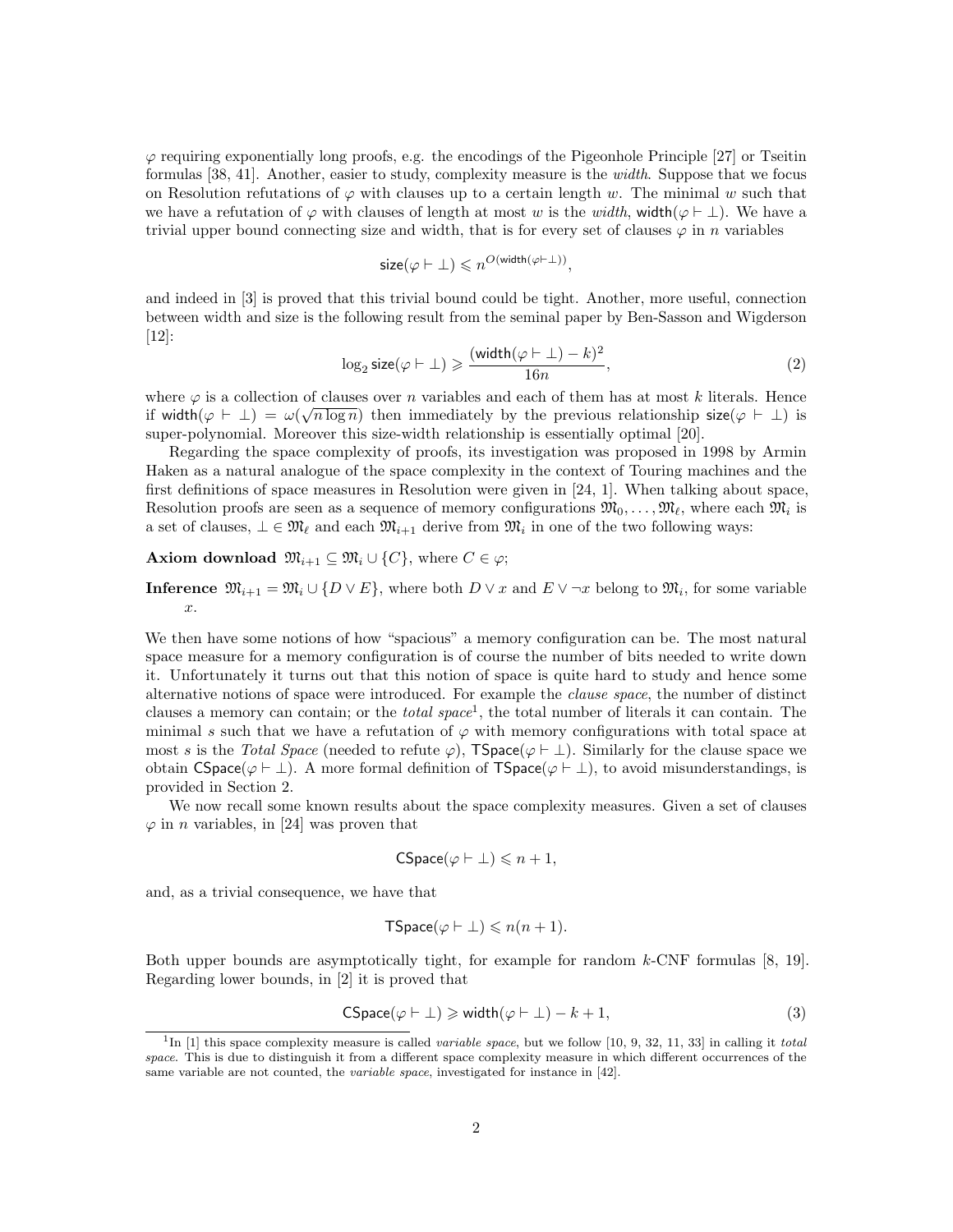where  $\varphi$  consists of clauses of at most k literals. Clearly TSpace( $\varphi \vdash \bot$ )  $\geqslant$  CSpace( $\varphi \vdash \bot$ ) and whenever  $\text{TSpace}(\varphi \vdash \bot) = \omega(\text{CSpace}(\varphi \vdash \bot))$  we say to have a non-trivial total space lower bound.

The total space measure was introduced in [1] and there the first non-trivial lower bounds were proven, for two particular class of formulas the Complete Tree formulas and the Pigeonhole Principle formulas. After that, in [19] it was introduced a technique to prove total space lower bounds in Resolution. That technique was sufficiently strong to prove asymptotically optimal total space lower bounds for, for example, random k-CNFs [19, 13] but the proofs given there are quite long and involved. This paper, as a corollary, deeply simplify such proofs. Space complexity measures are also studied concerning trade-offs with other complexity measures, see for example [9, 35, 11, 33, 7, 5].

#### 1.1 Contributions

This work is about proving an analogue of the inequality in (3) for the total space. This will add a nice bit to our knowledge of the lattice of relations between complexity measures in Resolution, it will simplify the proofs of existing total space lower bounds and it will imply new non-trivial total space lower bounds.

**Theorem 1.1.** Let  $\varphi$  be a k-CNF formula, then

$$
\mathsf{TSpace}(\varphi \vdash \bot) \geqslant \frac{1}{16} \left( \mathsf{width}(\varphi \vdash \bot) - k - 4 \right)^2.
$$

The general idea of the proof is the following: given a Resolution refutation, we identify a memory configuration where some small clause appear and then show that before that moment there must have been some memory configuration with a lot of clauses (and hence with large total space). This idea was originally used in [1] in some particular cases and in more generality in [19]. Indeed the proof we show has some close structural similarities with the total space lower bound from [19] and essentially it is a simplification of the proof of Theorem 2.5 from the author PhD. Thesis [17]. The proof we give is not direct since it involves another, less studied, complexity measure: the *asymmetric width*, awidth( $\varphi \vdash \bot$ ), and families of assignments closely related to it. The asymmetric width was introduced in [28, 29] and the definition is quite technical so we defer it to Section 2 where we collect all the preliminary definitions and notations. The proof of Therem 1.1 is purely combinatorial and implicitly uses some properties from a characterization of the asymmetric width from [15], cf. Section 3 for more details, together with a result tightly connecting the width and the asymmetric width, Theorem 2.1 (Lemma 8.5 from [28]).

Although defined quite differently, asymmetric width and width indeed share many properties. For instance, an analogue of the size-width inequality by Ben-Sasson and Wigderson [12]: given an unsatisfiable CNF formula  $\varphi$  in *n* variables

$$
\ln\left(\text{size}(\varphi\vdash \bot)\right)\geqslant \frac{\text{awidth}(\varphi\vdash \bot)^2}{8n},
$$

cf. Theorem 6.12 of [30]. For more information and history on the asymmetric width we refer to [15].

#### 1.2 Examples of applications (and limitations) of Theorem 1.1

Since the seminal work of Ben-Sasson and Wigderson [12], the width measure has become one of the main tool to study Resolution proofs and their complexity. Hence we already have many relevant width lower bounds for many interesting class of formulas and then the range of applications of Theorem 1.1 is quite large. Below we recall some of the relevant examples.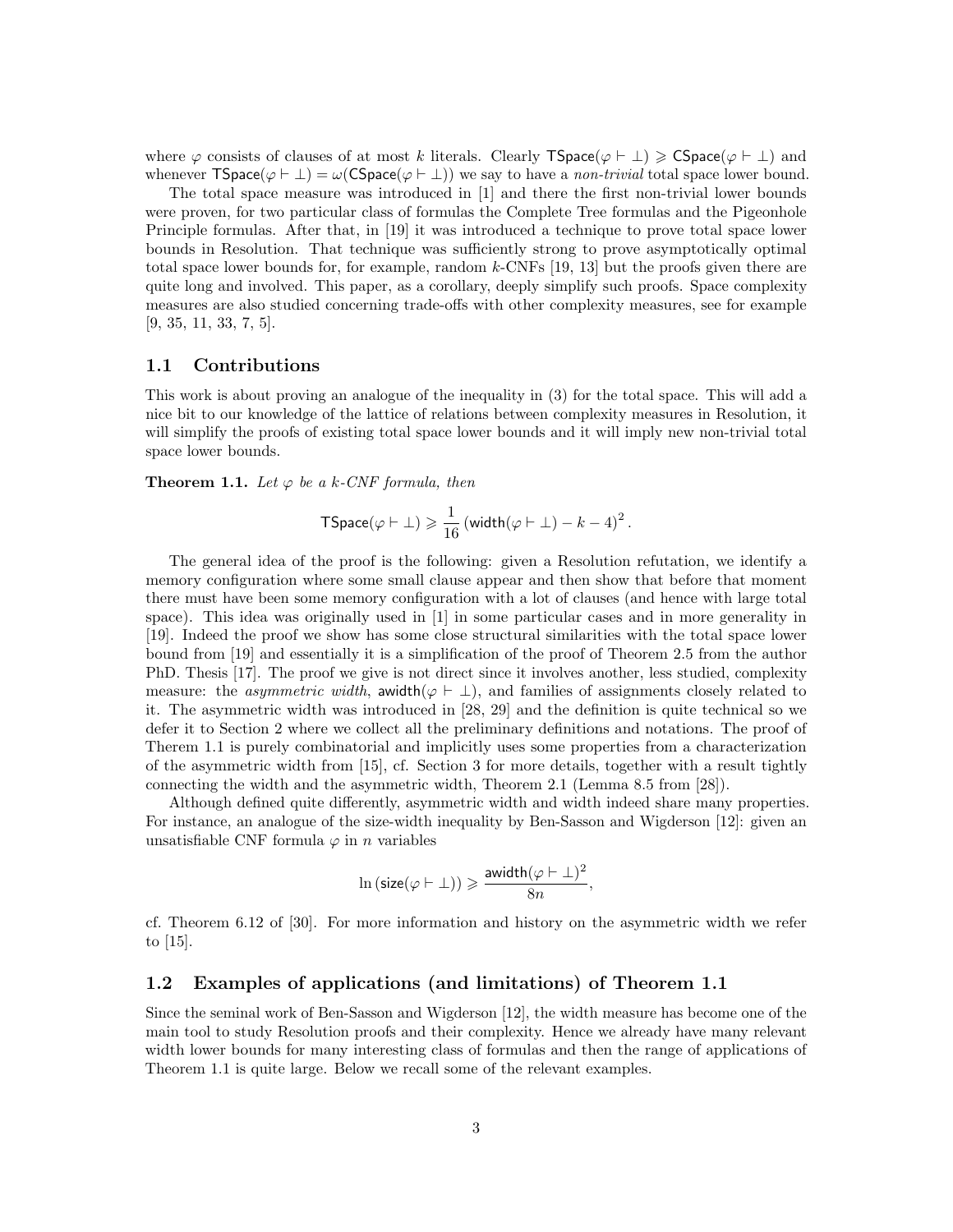**Tseitin formulas.** Given a d-regular graph G over n vertices, the Tseitin formula over  $G$ , Tseitin(G), is a CNF formula over  $dn/2$  variables based on a propositional encoding of the fact that the total degree in any graph is even, see for example [12] for a formal definition. Such formulas were used by Tseitin to prove the first super-polynomial size lower bound for Resolution size [40]. Since then those formulas became one of the standard tools in proof complexity to prove lower bounds and trade-offs, see for example [38, 42, 12, 24, 7]. In particular given a connected 3-regular graph G over n vertices which is an expander, in [12] is proved that width(Tseitin(G)  $\vdash$  $\perp$ )  $\geq \Omega(n)$ . Hence, by Theorem 1.1, we have an asymptotically optimal total space lower bound: **TSpace(Tseitin(G)**  $\vdash \bot$ ) =  $\Theta(n^2)$ . This completely answer the open question 4 from [1].

Random k-CNFs. A random k-CNF with n variables and clause density  $\Delta$  is a CNF formula picked as follows: choose independently uniformly at random  $\Delta n$  clauses from the set of all possible clauses in the variables  $\{x_1, \ldots, x_n\}$  containing exactly k literals. If  $\Delta = o(n^{1/4})$ , Beame et al. [6] showed that random k-CNFs require exponential size Resolution proofs. Such result was simplified in [12] by showing a lower bound on width: if  $\varphi$  is a random k-CNF ( $k \ge 3$ ) in n variables and  $\Delta n$ clauses, and  $\Delta$  is a constant for simplicity, then with high probability width( $\varphi \vdash \bot$ )  $\geqslant \Omega(n)$ . Hence, by Theorem 1.1, with high probability  $\text{TSpace}(\varphi \vdash \bot) \geqslant \Omega(n^2)$ . That is almost every k-CNF require asymptotically optimal total space to be refuted in Resolution. This result was proven in [19] for  $k \geq 4$  and for  $k = 3$  in [13] with some explicit but quite involved constructions. Instead, as we saw, an asymptotically optimal total space lower bound for such formulas follows immediately from Theorem 1.1.

Formulas with short proofs. Bonet and Galesi [20] showed that the size-width inequality by Ben-Sasson and Wigderson [12] is essentially optimal. That is they showed that there are arbitrarily large 3-CNF formulas  $\varphi_n$  with  $\Theta(n^3)$  clauses,  $\Theta(n^2)$  variables and such that

- width $(\varphi_n \vdash \bot) = \Theta(n),$
- CSpace( $\varphi_n \vdash \bot$ ) =  $\Theta(n)$ ,

but  $\varphi_n$  has some Resolution proof of size  $O(n^3)$ , width  $O(n)$  and clause space  $O(n)$ . Theorem 1.1 in this case tells us that  $\mathsf{TSpace}(\varphi_n \vdash \bot) = \Omega(n^2)$ , which is just a linear lower bound in the number of variables of  $\varphi_n$ . On the other hand this is a non-trivial total space lower bound since  $\mathsf{TSpace}(\varphi_n \vdash \bot) = \omega(\mathsf{CSpace}(\varphi_n \vdash \bot)).$ 

Regarding the limitations, Theorem 1.1 suffers from the same kind of limitations of size-width relation, equation (2), and the clause space-width relation, equation (3). That is it became trivially vacuous for CNF formulas in n variables with clauses with many literals. For example we see such phenomenon when considering encodings of the negation of the Pigeonhole Principle as CNFs having clauses of n literals, the PHP<sup>n+1</sup> formulas. For such formulas width(PHP<sup>n+1</sup>  $\vdash \bot$ ) =  $\Theta(n)$ and hence no size lower bound or clause space lower bound could be implied directly from equations (2) - (3). The same applies for Theorem 1.1. On the other hand, by different techniques, we still have size lower bounds [41, 36], size( $\mathsf{PHP}_n^{n+1} \vdash \bot$ )  $\geq 2^{\Omega(n)}$ , clause space lower bounds [1], CSpace(PHP<sup>n+1</sup>  $\vdash \bot$ )  $\geqslant n$ , and total space lower bounds [1, 19], TSpace(PHP<sup>n+1</sup>  $\vdash \bot$ )  $\geqslant \frac{1}{4}n^2$ .

#### 1.3 Organization of the paper

Section 2 contains all the preliminary definitions and notations needed for the proof of Theorem 1.1. In Section 3 we prove Theorem 1.1 and we give some more detailed comments on the proof. Section 4 contains some open questions about total space.

### 2 Preliminaries

We consider fixed a set of variables X and, given a natural number n, we denote as [n] the set  $\{1,\ldots,n\}$ . Given a set  $A, \begin{pmatrix} A \\ \leq 2 \end{pmatrix}$  is the subset of the power set of A consisting of all the subsets of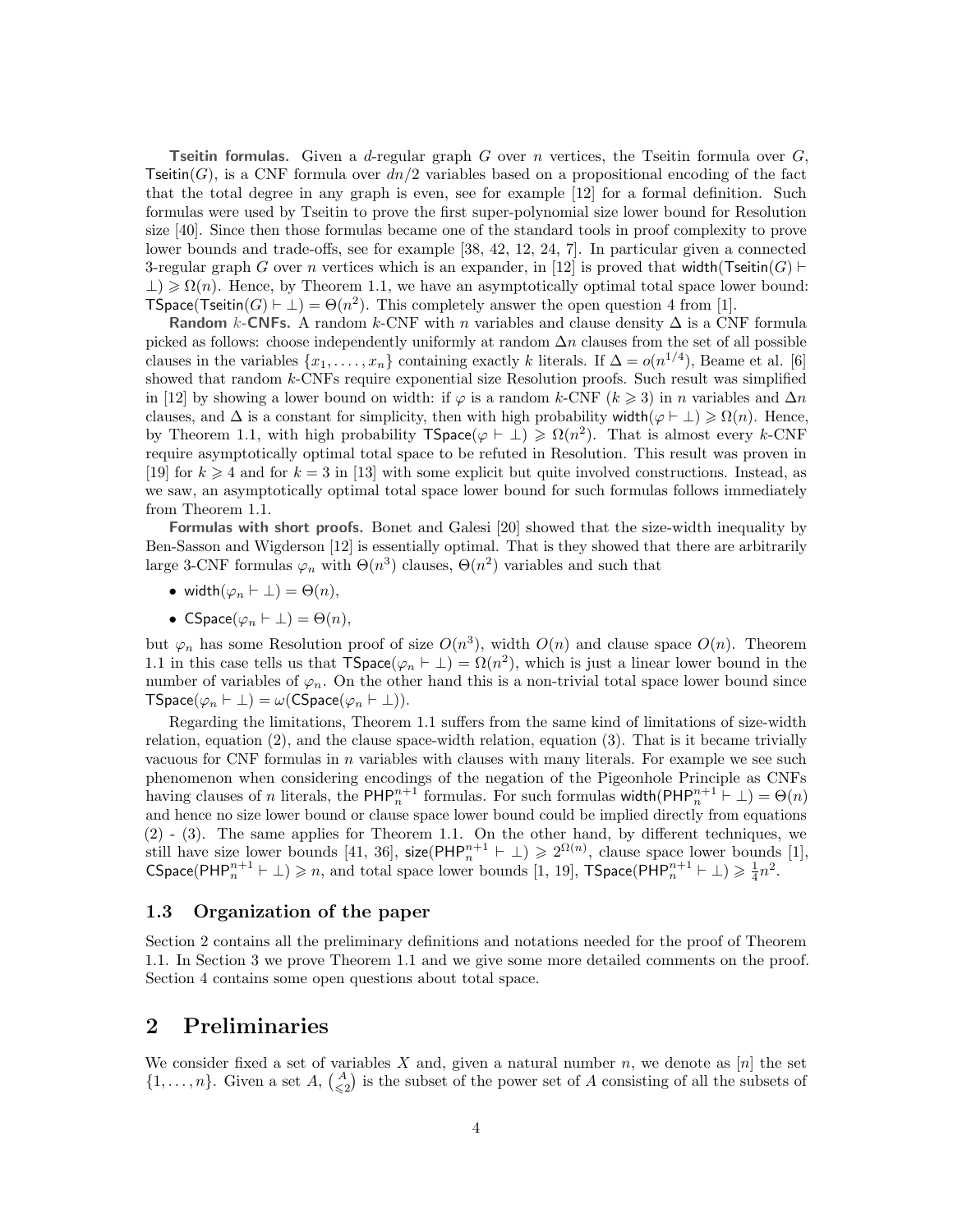size at most 2.

**Partial assignments.** Given a set of variables  $X$ , a partial (Boolean) assignment over  $X$  is a function  $\alpha: X \to \{0,1\} \cup \{\star\}.$  The domain of  $\alpha$  is dom $(\alpha) = \alpha^{-1}(\{0,1\})$  and we say that  $\alpha$ assigns a value to x if  $x \in \text{dom}(\alpha)$ . With  $\lambda$  we denote the partial assignment with empty domain. Given two partial assignments over X,  $\alpha$  and  $\beta$  we say that  $\alpha$  extends  $\beta$ ,  $\beta \subseteq \alpha$ , if for all  $x \in X$  $\beta(x) \in {\alpha(x), \star}.$  We denote a partial assignment with domain a single variable x set to a value  $b \in \{0,1\}$  simply as  $\{x \mapsto b\}$ . Given two partial assignments  $\alpha$  and  $\beta$  with disjoint domains, with  $\alpha \cup \beta$  we denote the partial assignment with domain dom( $\alpha$ )  $\cup$  dom( $\beta$ ) such that for each  $x \in \text{dom}(\alpha) \cup \text{dom}(\beta)$ 

$$
\alpha \cup \beta(x) = \begin{cases} \alpha(x) & \text{if } x \in \text{dom}(\alpha), \\ \beta(x) & \text{if } x \in \text{dom}(\beta). \end{cases}
$$

**CNF formulas.** A *literal* is a variable in X or the negation of a variable in X. A clause C is a formula of the form  $\ell_1 \vee \cdots \vee \ell_k$ , where the  $\ell_i$  are literals and m is the *width* of the clause C, denoted as |C|. A formula in *Conjunctive Normal Form* (CNF) is a formula  $\varphi$  with variables in X of the form  $C_1 \wedge \cdots \wedge C_m$ , where the  $C_i$ s are clauses. A k-CNF formula is a CNF formula where each clause has at most k distinct literals. With  $var(\varphi)$  we denote the set of variables occurring in the formula  $\varphi$ .

Given a CNF formula  $\varphi$  over a set of variables X and a partial assignment  $\alpha$  over X, we can apply  $\alpha$  to  $\varphi$ , obtaining a new CNF formula, denoted as  $\varphi \upharpoonright_{\alpha}$  or  $\alpha(\varphi)$ , in the following way: for each variable  $x \in \text{dom}(\alpha)$  substitute each occurrence of x in  $\varphi$  with  $\alpha(x)$ . Then simplify the resulting CNF according to the following rules:  $\neg 0 \equiv 1, \neg 1 \equiv 0, 0 \lor A \equiv A, 1 \lor A \equiv 1, 1 \land A \equiv A$ ,  $0 \wedge A \equiv 0$ . We say that  $\alpha$  satisfies  $\varphi$  if  $\alpha(\varphi) = 1$  and we say that  $\alpha$  falsifies  $\varphi$  if  $\alpha(\varphi) = 0$ . Similarly, we can apply a partial assignment  $\alpha$  to set of clauses  $A = \{C_1, \ldots, C_\ell\}$  component-wise:  $A \upharpoonright_{\alpha} = \{C_1 \upharpoonright_{\alpha}, \ldots, C_1 \upharpoonright_{\alpha}\}.$  Given a set of formulas F and a partial assignment  $\alpha$  we say that  $\alpha$ satisfies  $F, \alpha \models F$ , if and only if for every formula  $\varphi \in F$ ,  $\alpha(\varphi) = 1$ .

Resolution proofs. A Resolution derivation of a clause C from a CNF formula  $\varphi$  is a sequence of clauses  $\pi = (C_1, \ldots, C_\ell)$  such that  $C_\ell = C$  and each  $C_i$  is either a clause from  $\varphi$  or it is inferred from  $C_j, C_k$  with  $j, k < i$  and such that  $\frac{C_j - C_k}{C_i}$  is a valid instance of the Resolution rule:

$$
\frac{C \vee x \quad D \vee \neg x}{C \vee D}
$$

where C, D are clauses and x is a variable; or,  $C_i$  is inferred from a  $C_j$  with  $j < i$  and such that  $\frac{C_j}{C_i}$ is a valid instance of the *weakening* inference  $rule<sup>2</sup>$ 

$$
\frac{C}{C\vee D}
$$

where C, D are clauses. A Resolution refutation of a CNF formula  $\varphi$  is a Resolution derivation of the empty clause  $\perp$  from  $\varphi$ . Resolution is sound and complete, that is it is possible to infer the empty clause  $\perp$  from  $\varphi$  if and only if  $\varphi$  is unsatisfiable.

Similarly, we can apply a partial assignment  $\alpha$  to a sequence of clauses  $\pi = (C_1, \ldots, C_\ell)$ component-wise:  $\pi \upharpoonright_{\alpha} = (C_1 \upharpoonright_{\alpha}, \ldots, C_1 \upharpoonright_{\alpha})$ , moreover if  $\pi$  is a Resolution derivation of a clause C from  $\varphi$  then  $\pi \upharpoonright_{\alpha}$  is a Resolution derivation of C  $\upharpoonright_{\alpha}$  from  $\varphi \upharpoonright_{\alpha}$ . The last notation we need is for the concatenation of Resolution derivations: given  $\pi = (C_1, \ldots, C_\ell)$  and  $\pi' = (C'_1, \ldots, C'_{\ell'})$  then  $\pi \circ \pi' = (C_1, \ldots, C_{\ell}, C'_1, \ldots, C'_{\ell'})$ .

<sup>&</sup>lt;sup>2</sup>Notice that the weakening rule is not really needed but it will make simpler the exposition when dealing with restrictions of Resolution proofs.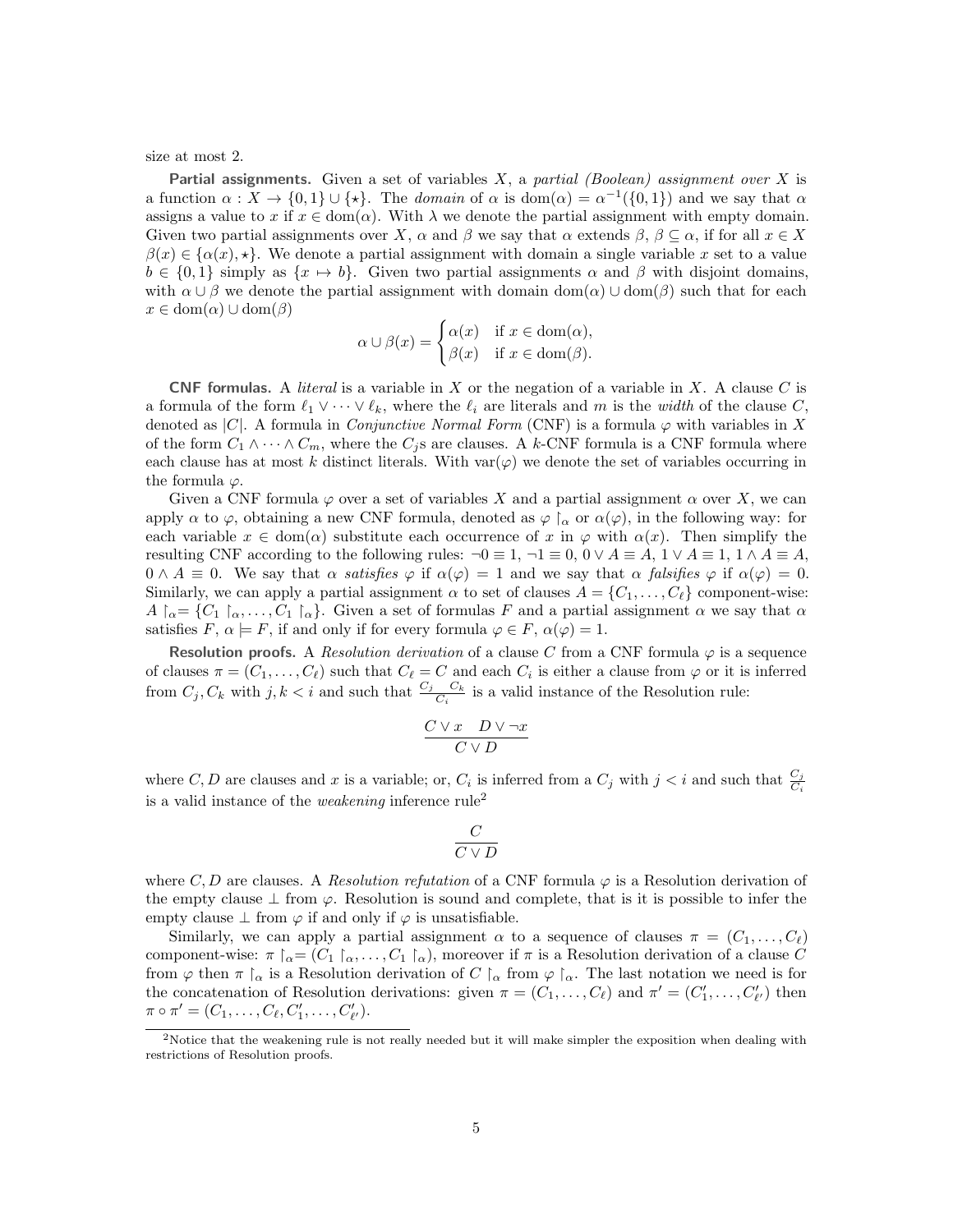**Width.** Given a sequence of clauses  $\pi = (C_1, \ldots, C_\ell)$  we recall that

$$
\textsf{width}(\pi) = \max_{C_j \in \pi} |C_j|
$$

and the minimal width needed to refute  $\varphi$  in Resolution is

$$
\text{width}(\varphi \vdash \bot) = \min_{\pi} \text{width}(\pi),
$$

where the min is taken over all refutations of  $\varphi$  in Resolution<sup>3</sup>.

**Asymmetric width.** The notion of *asymmetric width* was introduced in [29, 30]. Let  $\varphi$  be a CNF formula and  $\pi = (C_1, \ldots, C_\ell)$  be a Resolution derivation from  $\varphi$ . To define the asymmetric width of  $\pi$ , awidth( $\pi$ ) we preliminary need the notion of witness function. A witness function for  $\pi = (C_1, \ldots, C_\ell)$  is a function  $\sigma : [\ell] \to {\ell \choose \leq 2} \cup {\star}$  witnessing the fact that  $\pi$  is a derivation from  $\varphi$ , that is such that

- $\sigma(i) = \{j, k\}$  implies that  $j, k < i$  and  $\frac{C_j C_k}{C_i}$  is a valid instance of the inference rule of Resolution and if  $j = k$  we require  $\frac{C_j}{C_i}$  to be a valid instance of the weakening rule; and
- $\sigma(i) = \star$  implies that  $C_i$  is a clause from  $\varphi$ .

Given  $\pi = (C_1, \ldots, C_\ell)$  a Resolution derivation from  $\varphi$  and a witness function  $\sigma$  for  $\pi$ , the asymmetric width of  $C_i$  with respect to  $\pi$  and  $\sigma$ ,  $aw_{\pi,\sigma}(C_i)$ , is defined as follows

$$
aw_{\pi,\sigma}(C_i) = \begin{cases} 0 & \text{if } \sigma(i) = \star, \text{ that is } C_i \in \varphi, \\ \min_{j \in \sigma(i)} |C_j| & \text{otherwise.} \end{cases}
$$

Then awidth( $\pi$ ) is the minimum over all the possible functions  $\sigma$  witnessing the validity of  $\pi$  of the maximum over i of  $aw_{\pi,\sigma}(C_i)$ , that is

$$
\mathsf{awidth}(\pi) = \min_{\sigma} \max_{C_i \in \pi} a w_{\pi,\sigma}(C_i).
$$

Finally, the asymmetric width needed to refute  $\varphi$ , awidth( $\varphi \vdash \bot$ ), is the minimum of awidth( $\pi$ ) over all possible sequence of clauses  $\pi = (C_1, \ldots, C_\ell)$  that are Resolution refutations of  $\varphi$ .

Clearly holds that awidth $(\varphi \vdash \bot) \leq \text{width}(\varphi \vdash \bot)$ . Interestingly the width cannot be much bigger than the asymmetric width.

**Theorem 2.1** (Lemma 8.5 of [28]). Let  $\varphi$  be an unsatisfiable k-CNF formula, then

$$
\text{width}(\varphi \vdash \bot) \leqslant \text{awaith}(\varphi \vdash \bot) + \max\{\text{awaith}(\varphi \vdash \bot), k\}.
$$

For completeness this result is proven in Appendix A, such proof is self-contained and essentially based on [14].

**Total Space.** As we saw in the introduction, a Resolution refutation of a CNF formula  $\varphi$  can be seen as a sequence of memory configurations  $\pi = (\mathfrak{M}_0, \ldots, \mathfrak{M}_\ell)$ , where each  $\mathfrak{M}_i$  is a set of clauses,  $\bot \in \mathfrak{M}_{\ell}$  and each  $\mathfrak{M}_{i+1}$  derive from  $\mathfrak{M}_{i}$  in one of the two following ways:

**Axiom download**  $\mathfrak{M}_{i+1} \subseteq \mathfrak{M}_i \cup \{C\}$ , where  $C \in \varphi$ ;

**Inference**  $\mathfrak{M}_{i+1} = \mathfrak{M}_i \cup \{D \vee E\}$ , where both  $D \vee x$  and  $E \vee \neg x$  belong to  $\mathfrak{M}_i$ , for some variable x.

<sup>&</sup>lt;sup>3</sup>If  $\varphi$  is a satisfiable CNF formula then is customary to define width $(\varphi \vdash \bot) = \infty$ .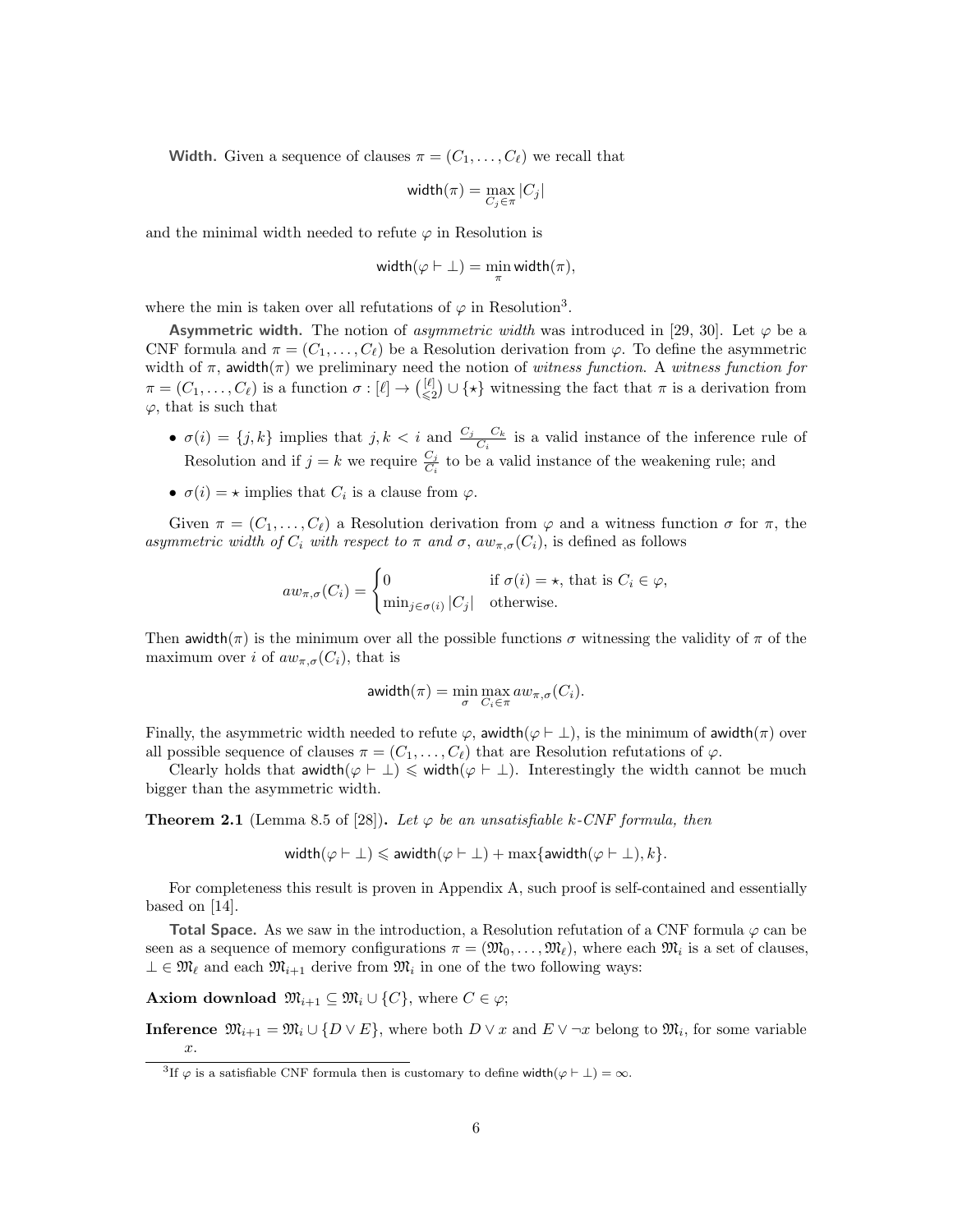Given  $\pi$  as above, the *total space* of  $\pi$  is

$$
\mathsf{TSpace}(\pi) = \max_{i \in [\ell]} \sum_{C \in \mathfrak{M}_i} |C|
$$

and given an unsatisfiable CNF formula  $\varphi$ , the total space needed to refute  $\varphi$  in Resolution is

$$
\mathsf{TSpace}(\varphi \vdash \bot) = \min_{\pi} \mathsf{TSpace}(\pi),
$$

where the min is taken over all the possible Resolution refutations of  $\varphi$  given as a sequence of memory configurations<sup>4</sup>.

### 3 Proof of Theorem 1.1

First let's prove the main result of this work, Theorem 1.1, for convenience of the reader restated below. We postpone more detailed comments on the proof after the proof itself.

Restated Theorem 1.1. Let  $\varphi$  be a k-CNF formula, then

$$
\mathsf{TSpace}(\varphi \vdash \bot) \geqslant \frac{1}{16} \left( \mathsf{width}(\varphi \vdash \bot) - k - 4 \right)^2.
$$

*Proof.* Let awidth $(\varphi \vdash \bot) = r + 1$ . We prove that

$$
\mathsf{TSpace}(\varphi \vdash \bot) \geqslant \frac{1}{4}(r-1)^2,
$$

or, more precisely, we prove that every Resolution refutation of  $\varphi$  must pass trough a memory configuration of at least  $(r-1)/2$  clauses each of width at least  $(r-1)/2$ . Once we prove this, the desired lower bound between total space and width follows:

$$
\mathsf{TSpace}(\varphi \vdash \bot) \geqslant \frac{1}{4}(r-1)^2 \geqslant \frac{1}{16} \left( \mathsf{width}(\varphi \vdash \bot) - k - 4 \right)^2,
$$

where the last inequality uses that  $\text{width}(\varphi \vdash \bot) \leqslant 2(r + 1) + k$ , a consequence of Theorem 2.1.

Let  $\Xi$  and  $\Psi$  be two functions respectively mapping subsets of clauses into subsets of partial assignments and viceversa. Given a set of clauses A,

 $\Xi(A) = {\alpha \text{ partial assignment}} : \forall C \in A, \alpha(C) \neq 0,$ 

and given a set of partial assignments  $F$ ,

$$
\Psi(F) = \{ C \text{ clause} : \exists \alpha \in F, \alpha(C) = 0 \}.
$$

Notice that, by construction, for every set of clauses  $A, A \cap \Psi \circ \Xi(A) = \emptyset$  and  $\bot \in \Psi(F)$  whenever  $F$  is non-empty. We consider the following special set:

$$
W_r = \{ C \text{ clause} : \text{awidth}(\varphi \vdash C) \leqslant r \},
$$

and its images  $\Xi(W_r)$  and  $\mathscr{S} = \Psi \circ \Xi(W_r)$ . The main reason to consider the set  $\Xi(W_r)$  is the following property:

Claim 3.1 (extension property of  $\Xi(W_r)$ ). Let  $\alpha$  be a  $\subseteq$ -maximal partial assignment in  $\Xi(W_r)$  and x a variable not in  $dom(\alpha)$ , then for every  $\beta \subseteq \alpha$  such that  $|dom(\beta)| < r$ both  $\beta \cup \{x \mapsto 0\}$  and  $\beta \cup \{x \mapsto 1\}$  are in  $\Xi(W_r)$ .

<sup>&</sup>lt;sup>4</sup>If  $\varphi$  is a satisfiable CNF formula then is customary to define  $\mathsf{TSpace}(\varphi \vdash \bot) = \infty$ .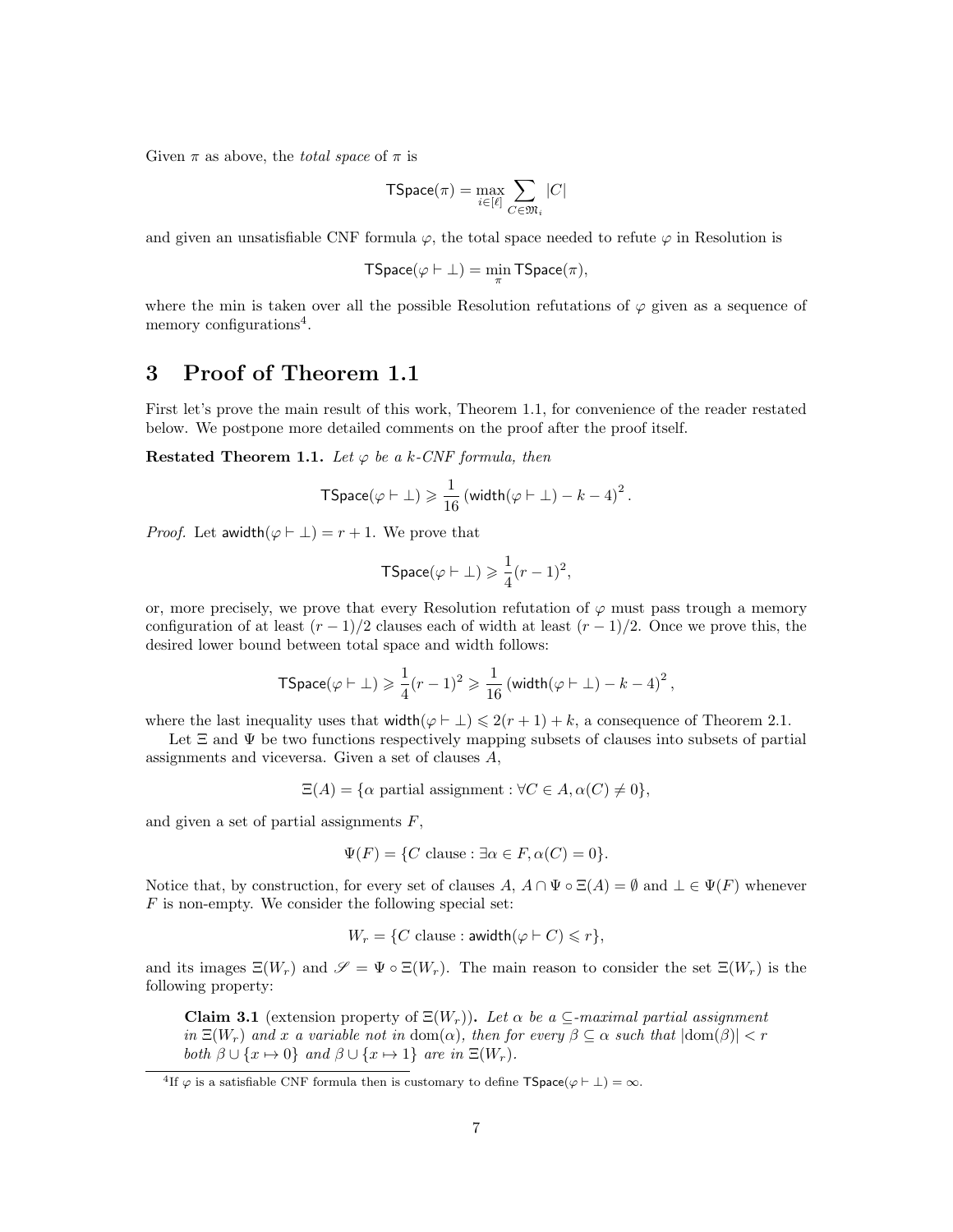*Proof.* By contradiction let  $\beta \subseteq \alpha$  such that  $|\text{dom}(\beta)| < r$  and  $b \in \{0,1\}$  such that  $\beta_b = \beta \cup \{x \mapsto b\} \notin \Xi(W_r)$ . Without loss of generality we can restrict to  $b = 0$ . Since  $\beta_0 \notin \Xi(W_r)$  it means that there exists a clause D in  $W_r$  such that  $\beta_0(D) = 0$ but  $\alpha(D) \neq 0$ . This means that  $D = D' \vee x$ ,  $|D| \leq r$  and  $\beta(D') = \alpha(D') = 0$ . By maximality of  $\alpha$  then both  $\alpha_0 = \alpha \cup \{x \mapsto 0\} \notin \Xi(W_r)$  and  $\alpha_1 = \alpha \cup \{x \mapsto 1\} \notin \Xi(W_r)$ . In particular there exists a clause  $E \in W_r$  such that  $\alpha_1(E) = 0$ , so, as before, we must have that  $E = E' \vee \neg x$  and  $\alpha(E') = 0$ . But now

$$
\frac{D'\vee x \qquad E'\vee \neg x}{D'\vee E'}
$$

is a valid instance of the Resolution rule. Hence, by definition of asymmetric width,

awidth $(\varphi \vdash D' \lor E') \leqslant \max\{\text{awidth}(\varphi \vdash D), \text{awidth}(\varphi \vdash E), r\} \leqslant r,$ 

since both D and E belong to  $W_r$  and  $|D| \leq r$ . So  $D' \vee E' \in W_r$  and  $\alpha(D' \vee E') = 0$ which is a contradiction.  $\Box$ 

Let  $\pi = (\mathfrak{M}_0, \ldots, \mathfrak{M}_\ell)$  be a Resolution refutation of  $\varphi$  given as a sequence of memory configurations. By definition of  $W_r$ ,  $\perp \notin W_r$  and hence the empty partial assignment is in  $\Xi(W_r)$ , so, in particular  $\perp \in \mathscr{S}$ . Hence the following set is non-empty:

$$
\mathscr{A} = \{ i \in [\ell] \; : \; \exists C \in \mathfrak{M}_i \cap \mathscr{S}, \; |C| < (r-1)/2 \}.
$$

Let  $t = \min A$  and let  $C \in \mathfrak{M}_t \cap \mathscr{S}$  be a clause of width less than  $(r-1)/2$ . Since  $C \in \mathscr{S}$  there must exists a partial assignment  $\alpha \in \Xi(W_r)$  that falsifies C and let  $\alpha_C$  be the minimal partial assignment contained in  $\alpha$  falsifying C. Notice that  $|\text{dom}(\alpha_C)| = |C| < (r-1)/2$ . Our goal now is to show that there exists some  $i < t$  such that  $|\mathfrak{M}_i \cap \mathcal{S}| \geqslant (r-1)/2$ . Since for every  $i < t$  every clause in  $\mathfrak{M}_i \cap \mathscr{S}$  has width at least  $(r-1)/2$ , this will give the desired result.

For sake of contradiction, suppose that for each  $i < t$ ,  $|\mathfrak{M}_i \cap \mathscr{S}| < (r-1)/2$ . We inductively construct a sequence of assignments  $\beta_0, \ldots, \beta_t$  in  $\Xi(W_r)$  such that for each  $i \leq t$  we have that  $\alpha_C \subseteq \beta_i$  and that  $\beta_i \models \mathfrak{M}_i \cap \mathscr{S}$ . This immediately give a contradiction when we reach  $\beta_t$ , since  $\alpha_C$  falsifies the clause  $C \in \mathfrak{M}_t \cap \mathscr{S}$  and  $\beta_t \supseteq \alpha_C$ .

The first memory configuration  $\mathfrak{M}_0$  is empty, so we can put  $\beta_0 = \alpha$ . Supposing that  $0 \leq i < t$ and that we already have a suitable  $\beta_i$ , we construct  $\beta_{i+1}$  distinguishing between two cases.

Axiom download case.  $\mathfrak{M}_{i+1} \subseteq \mathfrak{M}_i \cup \{D\}$ , where D is a clause from  $\varphi$ . Since each clause D from  $\varphi$  belongs to  $W_r$  and we have that  $W_r \cap S = \emptyset$ , then  $\mathfrak{M}_i \cap S = \mathfrak{M}_{i+1} \cap S$  and hence we can simply put  $\beta_{i+1} = \beta_i$ .

Inference case.  $\mathfrak{M}_{i+1} \subseteq \mathfrak{M}_i \cup \{D \vee E\}$  where  $D \vee E$  follows by Resolution on some variable x from two clauses  $D \vee x$  and  $E \vee \neg x$  in  $\mathfrak{M}_i$ . Then, by the inductive hypothesis, there exists  $\beta_i \in \Xi(W_r)$  such that  $\beta_i \models \mathfrak{M}_i \cap \mathscr{S}$ , let  $\bar{\beta}_i \in \Xi(W_r)$  be a  $\subseteq$ -maximal partial assignment containing  $\beta_i$  and let  $\beta$  be an assignment contained in  $\bar{\beta}_i \subseteq$ -minimal such that  $\alpha_C \subseteq \beta$  and  $\beta \models \mathfrak{M}_i \cap \mathscr{S}$ . We have that

$$
|\text{dom}(\beta)| \leq | \alpha_C | + | \mathfrak{M}_i \cap \mathcal{S} | < (r-1)/2 + (r-1)/2 = r-1,
$$

where the first inequality follows easily from the fact that to satisfy a clause  $F \in \mathfrak{M}_i \cap \mathscr{S}$  and assignment just have to satisfy a single literal in F. Notice that since  $|dom(\beta)| \leq r-2$  the extension property from Claim 3.1 can be applied twice and we will use this later. The main property of  $\beta$ that we now use is the following:

**Claim 3.2.** Let  $\gamma \in \Xi(W_r)$  and F be any clause in  $\mathfrak{M}_i$ , if  $\text{var}(F) \subseteq \text{dom}(\gamma)$  and  $\beta \subseteq \gamma$ , then  $\gamma \models F$ .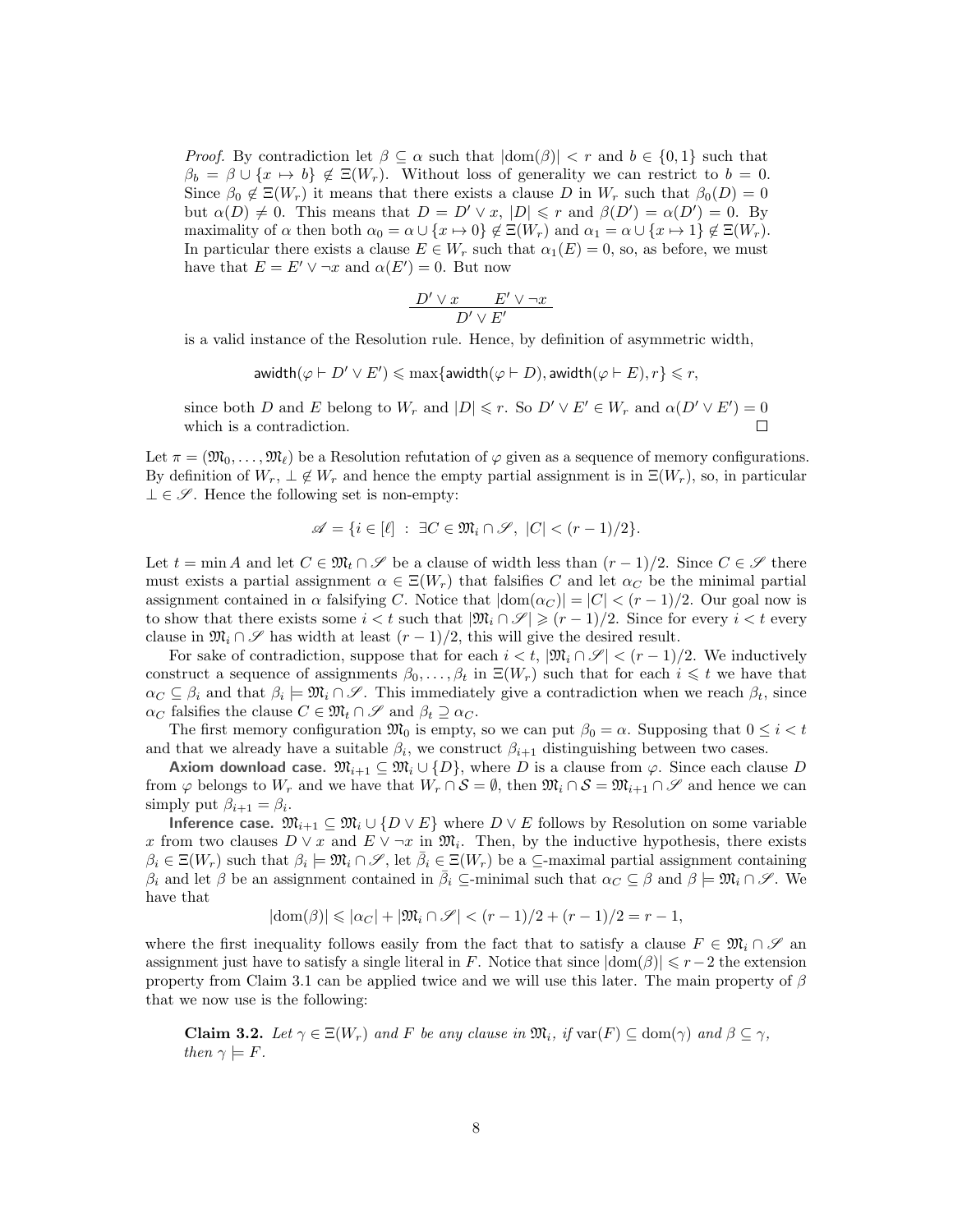*Proof.* Since  $\text{var}(F) \subseteq \text{dom}(\gamma)$ , then  $\gamma(F) \in \{0, 1\}$ . If by contradiction  $\gamma(F) = 0$ , then, by construction  $F \in \mathscr{S}$  and, again by construction,  $\beta \models \mathfrak{M}_i \cap \mathscr{S}$ . So  $\beta \models F$ , which is is a contradiction since  $\beta \subseteq \gamma$ .  $\Box$ 

The remaining part of the proof is just case analysis. If there is some variable y in  $D \vee E$ unassigned by  $\bar{\beta}_i$  then we can use the extension property (Claim 3.1) extending  $\beta$  to some  $\beta' \in \Xi(W_r)$ setting y and satisfying  $D \vee E$ .

If  $var(D \vee E) \subseteq dom(\beta)$  then we can extend  $\beta$  to some assignment  $\beta' \in \Xi(W_r)$  setting x to some value (either by choosing  $\bar{\beta}_i$  if  $x \in \text{dom}(\bar{\beta}_i)$  or otherwise by the extension property). Then  $var(D \vee x) \subseteq dom(\beta')$ , and, by the previous claim,  $\beta' \models D \vee x$ . The same happens for  $E \vee \neg x$  and hence  $\beta' \models D \lor E$  by the soundness of the Resolution rule.

The only remaining possibility is that  $var(D \vee E) \nsubseteq dom(\beta)$  but  $var(D \vee E) \subseteq dom(\overline{\beta}_i)$ , and without loss of generality suppose that  $var(D) \nsubseteq dom(\beta)$ . If  $x \in dom(\overline{\beta}_i)$  then, by the previous claim  $\bar{\beta}_i \models (D \vee x) \wedge (\bar{E} \vee \neg x)$  so  $\bar{\beta}_i \models D \vee \bar{E}$ . Suppose then that  $x \notin \text{dom}(\bar{\beta}_i)$ . By Claim 3.1 we have that  $\beta' = \beta \cup \{x \mapsto 0\} \in \Xi(W_r)$ . Take a  $\subseteq$ -maximal assignment in  $\Xi(W_r)$  containing  $\beta'$ , let  $\bar{\beta}'$  be such assignment. If  $\text{var}(D \vee x) \subseteq \text{dom}(\bar{\beta}')$  then, by the previous claim,  $\dot{\bar{\beta}}_i \models D \vee x$ , but  $\beta'(x) = 0$  so  $\bar{\beta}' \models D$  and hence  $\bar{\beta}' \models D \lor E$ . If  $\text{var}(D \lor x) \not\subseteq \text{dom}(\bar{\beta}')$  then there is some variable y in  $D \vee x$  not assigned by  $\bar{\beta}'$  and since  $|\text{dom}(\beta')| = |\text{dom}(\beta)| + 1 < r$  we can apply the extension property to  $\beta'$  extending it setting y and satisfying D.  $\sqrt{2}$ 

First of all notice that we proved something actually stronger, that is we proved that given an unsatisfiable CNF formula  $\varphi$ , every Resolution refutation of  $\varphi$  must pass trough a memory configuration of at least  $\frac{1}{2}$ (awidth( $\varphi \vdash \bot$ ) - 1) clauses each of width at least  $\frac{1}{2}$ (awidth( $\varphi \vdash \bot$ ) - 1).

A crucial point in the proof of Theorem 1.1 is Claim 3.1. It is related with the following characterization of asymmetric width in Resolution.

**Theorem 3.3** (Theorem 22 from [15]). Let  $\varphi$  be an unsatisfiable CNF formula, then the following are equivalent:

- 1. awidth $(\varphi \vdash \bot) > r$ ,
- 2. there exists a non-empty set  $\mathscr F$  of partial assignments such that:

**Consistency** for every  $\alpha \in \mathcal{F}$  and every clause C of  $\varphi$ ,  $\alpha(C) \neq 0$ ;

Extension If  $\alpha \in \mathscr{F}$  and  $\beta \subseteq \alpha$  is such that  $|\text{dom}(\beta)| < r$ , then for every variable  $x \notin \text{dom}(\alpha)$ and for every  $\epsilon \in \{0,1\}$  there exist  $\beta_{\epsilon} \in \mathscr{F}$  with  $\beta \subseteq \beta_{\epsilon}$  such that  $\beta_{\epsilon}(x) = \epsilon$ .

Claim 3.1 is based on the proof of the implication from 1. to 2. in the previous theorem. The other implication (easier to prove) is not needed for Theorem 1.1. Indeed it is easy to see that given 1. the set of  $\subseteq$ -maximal partial assignments in  $\Xi(W_r)$  satisfies the properties claimed in 2. and the crucial extension property is essentially Claim 3.1.

### 4 Open questions

We conclude this work with some open questions about the behaviour of the total space measure. Most of the questions are motivated by some analogy with the behaviour of the clause space measure.

On super-linear lower bounds. Is there any family of k-CNF formulas  $\varphi_n$  in n variables and poly $(n)$  clauses such that  $\mathsf{size}(\varphi_n \vdash \bot) = \mathsf{poly}(n)$  and  $\mathsf{TSpace}(\varphi_n \vdash \bot) = \Theta(n^2)?$ 

For the formulas from [20] we saw in Section 1.2 we just have a linear total space lower bound. If we could find some formulas  $\psi_n$  with polynomial size Resolution proofs<sup>5</sup> but such that

<sup>&</sup>lt;sup>5</sup>Recall that by equation 2 this implies that width $(\psi_n \vdash \bot) = O(\sqrt{n \log n}).$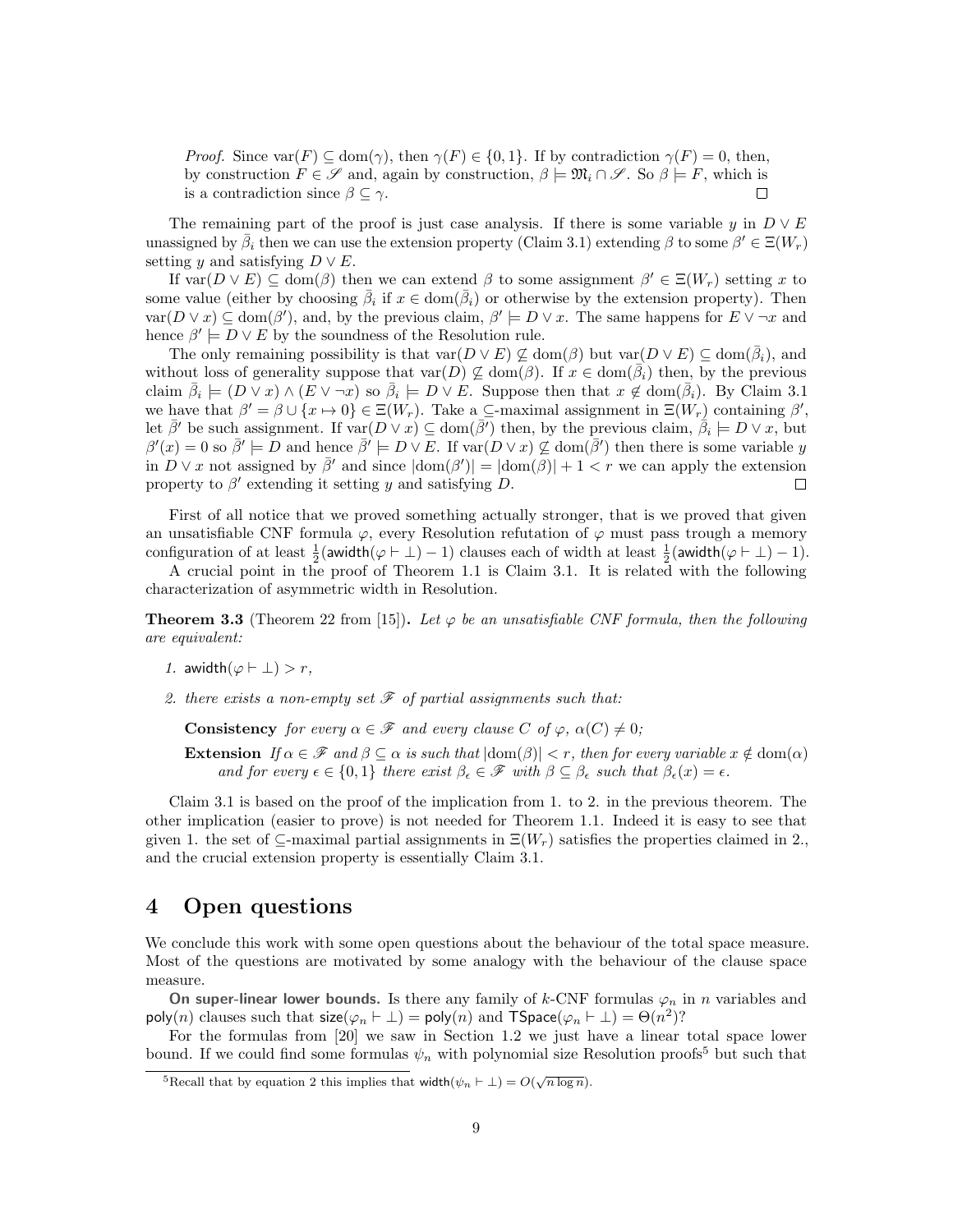width $(\psi_n \vdash \bot) = \omega(\sqrt{n})$  then, by Theorem 1.1, we would have that  $\mathsf{TSpace}(\psi_n \vdash \bot) = \omega(n)$ . This is anyway quite far from the question we are asking here and it seems that a positive answer should need some new techniques.

On simpler proofs for total space lower bounds. Is there a simpler more direct proof of a total space-width lower bound?

The clause space the relationship  $CSpace(\varphi \vdash \bot) \geq width(\varphi \vdash \bot) - k + 1$ , where  $\varphi$  is a k-CNF, can be proven using some families of assignments and a characterization of Resolution width [2] or it can be proven (with some small loss in an additive constant) via some operation on Resolution proofs [25]. The proof we have of Theorem 1.1 is in a sense similar to the proof of the clause-width lower bound in [2] although not quite simple as that since we pass trough the asymmetric width and more complicated families of assignments.

Beyond Resolution. Space measures are defined in [1] also for proof systems stronger than Resolution. For example for Polynomial Calculus, a proof system where instead of clauses we infer polynomials, or Res $(k)$ , a (stronger) version of Resolution where instead of clauses k-DNF can be inferred, or Frege systems. In all such systems very little is known about space especially when it comes to total space. Regarding other space measures something is known for example for  $\text{Res}(k)$ [10, 23] and for Polynomial Calculus [1, 18, 26]. In [1] it is proven that in Frege system the total space is always at most linear and regarding Polynomial Calculus, the only lower bounds known for total space are from [1] and those are for the  $\mathsf{PHP}_n^{n+1}$  formulas and the Complete Tree formulas. Is there any family of k-CNF formulas in n variables  $\varphi_n$  with polynomially many clauses requiring super-linear total space to be refuted say in Polynomial Calculus?

Acknowledgements The main question about width and total space is the result of some discussions had at the Dagstuhl seminar 15171: we want to thank Schloss Dagstuhl for the inspiring environment and the kind hospitality. We want to thank Jakob Nordström and Nicola Galesi for several long discussions on space complexity.

### References

- [1] Michael Alekhnovich, Eli Ben-Sasson, Alexander A. Razborov, and Avi Wigderson. Space complexity in propositional calculus. SIAM J. Comput., 31(4):1184–1211, 2002.
- [2] Albert Atserias and Víctor Dalmau. A combinatorial characterization of resolution width. J. Comput. Syst. Sci., 74(3):323–334, 2008.
- [3] Albert Atserias, Massimo Lauria, and Jakob Nordström. Narrow proofs may be maximally long. In IEEE 29th Conference on Computational Complexity, CCC 2014, Vancouver, BC, Canada, June 11-13, 2014, pages 286–297. IEEE, 2014.
- [4] Roberto J. Bayardo Jr. and Robert Schrag. Using CSP look-back techniques to solve real-world SAT instances. In Benjamin Kuipers and Bonnie L. Webber, editors, Proceedings of the Fourteenth National Conference on Artificial Intelligence and Ninth Innovative Applications of Artificial Intelligence Conference, AAAI 97, IAAI 97, July 27-31, 1997, Providence, Rhode Island., pages 203–208. AAAI Press / The MIT Press, 1997.
- [5] Paul Beame, Christopher Beck, and Russell Impagliazzo. Time-space tradeoffs in resolution: superpolynomial lower bounds for superlinear space. In Howard J. Karloff and Toniann Pitassi, editors, Proceedings of the 44th Symposium on Theory of Computing Conference, STOC 2012, New York, NY, USA, May 19 - 22, 2012, pages 213–232. ACM, 2012.
- [6] Paul Beame, Richard M. Karp, Toniann Pitassi, and Michael E. Saks. On the complexity of unsatisfiability proofs for random k-CNF formulas. In Jeffrey Scott Vitter, editor, Proceedings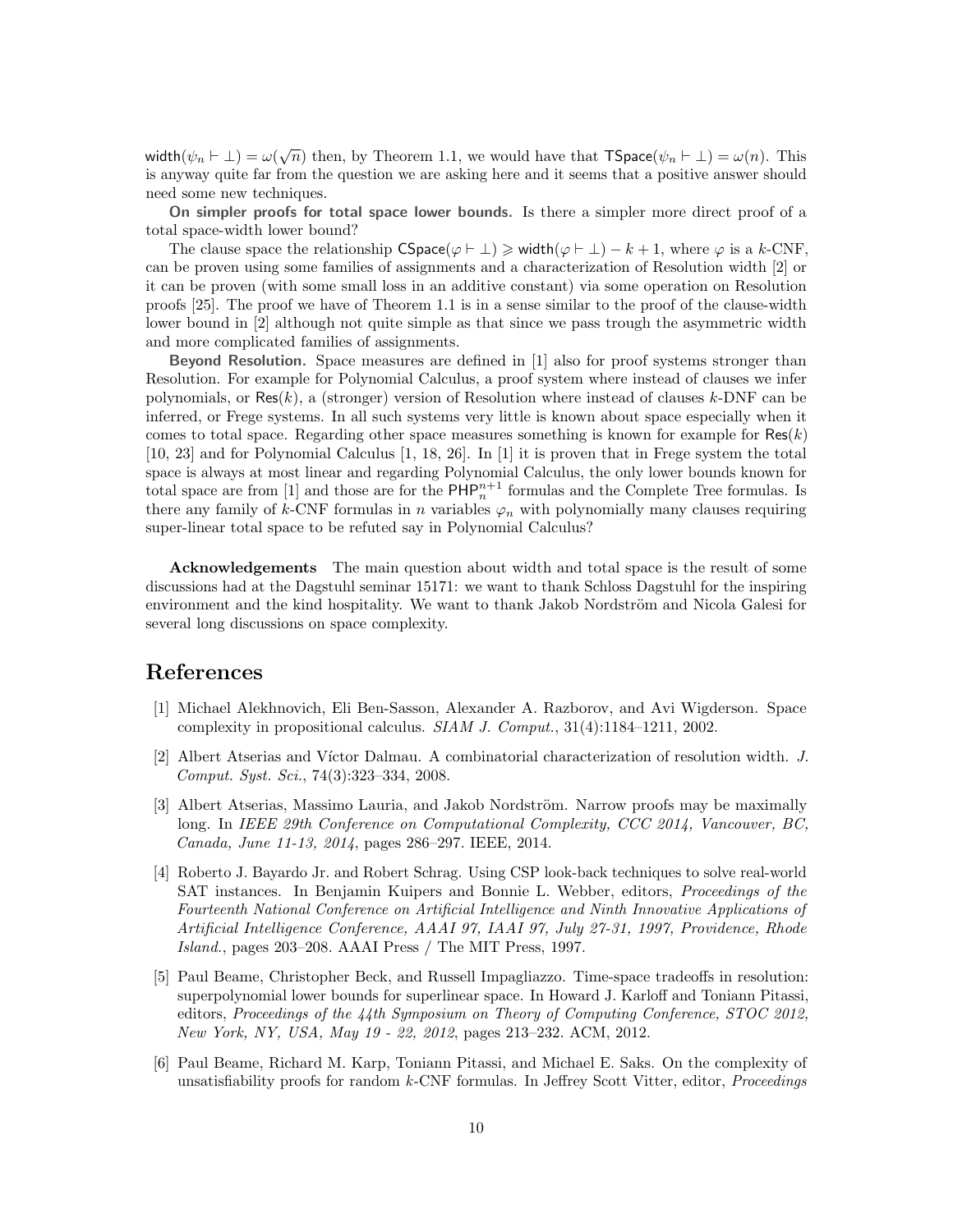of the Thirtieth Annual ACM Symposium on the Theory of Computing, Dallas, Texas, USA, May 23-26, 1998, pages 561–571. ACM, 1998.

- [7] Chris Beck, Jakob Nordström, and Bangsheng Tang. Some trade-off results for polynomial calculus: extended abstract. In Dan Boneh, Tim Roughgarden, and Joan Feigenbaum, editors, Symposium on Theory of Computing Conference, STOC'13, Palo Alto, CA, USA, June 1-4, 2013, pages 813–822. ACM, 2013.
- [8] Eli Ben-Sasson and Nicola Galesi. Space complexity of random formulae in resolution. Random Struct. Algorithms, 23(1):92–109, 2003.
- [9] Eli Ben-Sasson and Jakob Nordström. Understanding space in resolution: optimal lower bounds and exponential trade-offs. In Peter Bro Miltersen, R¨udiger Reischuk, Georg Schnitger, and Dieter van Melkebeek, editors, Computational Complexity of Discrete Problems, 14.09. - 19.09.2008, volume 08381 of Dagstuhl Seminar Proceedings. Schloss Dagstuhl - Leibniz-Zentrum für Informatik, Germany, 2008.
- [10] Eli Ben-Sasson and Jakob Nordström. A space hierarchy for k-DNF resolution. *Electronic* Colloquium on Computational Complexity (ECCC), 16:47, 2009.
- [11] Eli Ben-Sasson and Jakob Nordström. Understanding space in proof complexity: Separations and trade-offs via substitutions. In Bernard Chazelle, editor, Innovations in Computer Science - ICS 2010, Tsinghua University, Beijing, China, January 7-9, 2011. Proceedings, pages 401–416. Tsinghua University Press, 2011.
- [12] Eli Ben-Sasson and Avi Wigderson. Short proofs are narrow resolution made simple. J.  $ACM$ ,  $48(2):149-169$ ,  $2001$ .
- [13] Patrick Bennett, Ilario Bonacina, Nicola Galesi, Tony Huynh, Mike Molloy, and Paul Wollan. Space proof complexity for random 3-CNFs. CoRR, abs/1503.01613, 2015.
- [14] Olaf Beyersdorff and Oliver Kullmann. Hardness measures and resolution lower bounds. CoRR, abs/1310.7627, 2013.
- [15] Olaf Beyersdorff and Oliver Kullmann. Unified characterisations of resolution hardness measures. In Carsten Sinz and Uwe Egly, editors, Theory and Applications of Satisfiability Testing - SAT 2014 - 17th International Conference, Held as Part of the Vienna Summer of Logic, VSL 2014, Vienna, Austria, July 14-17, 2014. Proceedings, volume 8561 of Lecture Notes in Computer Science, pages 170–187. Springer, 2014.
- [16] Archie Blake. Canonical Expressions in Boolean Algebra. PhD thesis, 1937. University of Chicago.
- [17] Ilario Bonacina. Space in weak propositional proof systems. PhD thesis, Department of Computer Science, Sapienza University of Rome, 12 2015.
- [18] Ilario Bonacina and Nicola Galesi. A framework for space complexity in algebraic proof systems. J. ACM, 62(3):23, 2015.
- [19] Ilario Bonacina, Nicola Galesi, and Neil Thapen. Total space in resolution. In 55th IEEE Annual Symposium on Foundations of Computer Science, FOCS 2014, Philadelphia, PA, USA, October 18-21, 2014, pages 641–650. IEEE Computer Society, 2014.
- [20] Maria Luisa Bonet and Nicola Galesi. Optimality of size-width tradeoffs for resolution. Computational Complexity, 10(4):261–276, 2001.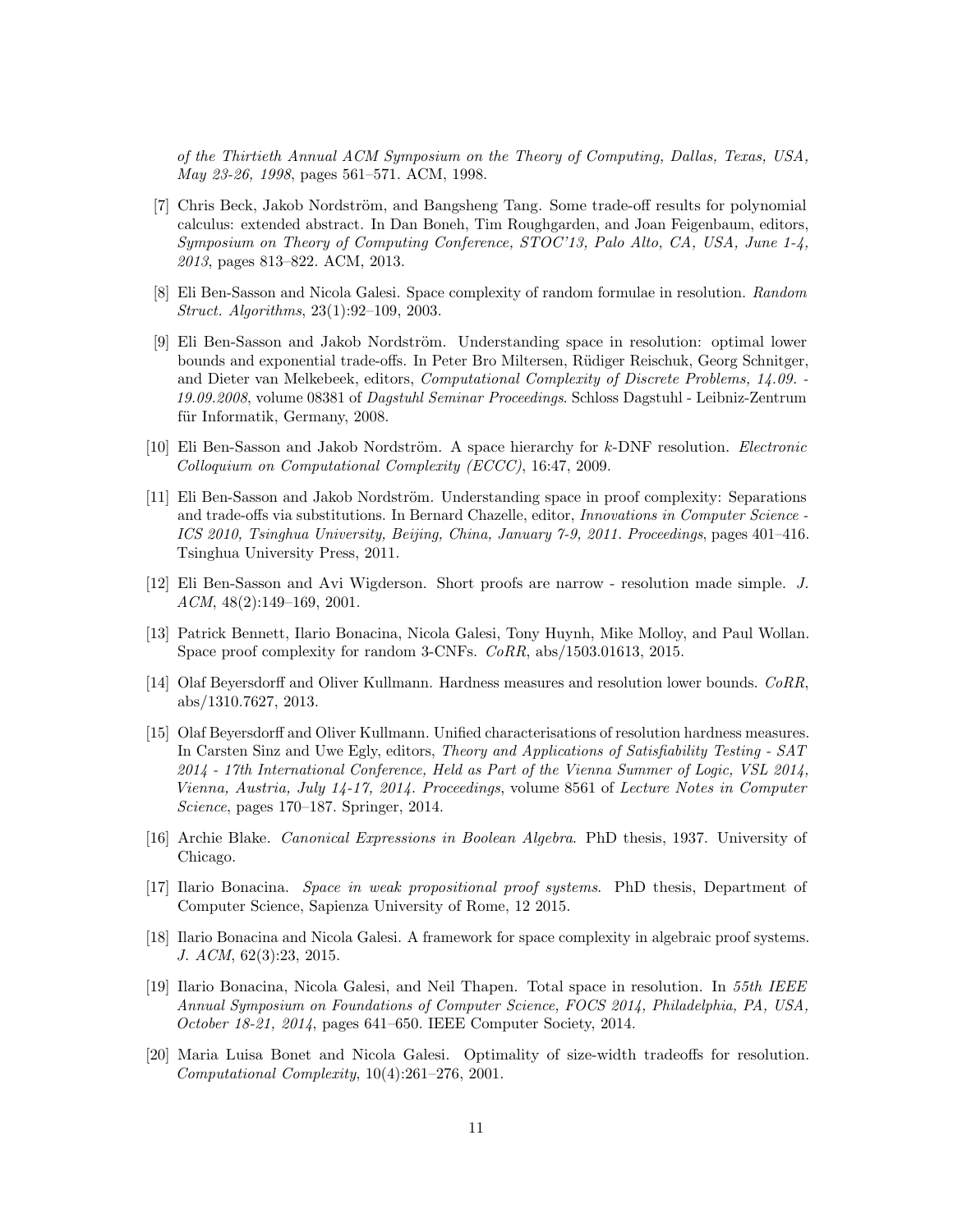- [21] Martin Davis, George Logemann, and Donald W. Loveland. A machine program for theoremproving. Commun. ACM, 5(7):394–397, 1962.
- [22] Martin Davis and Hilary Putnam. A computing procedure for quantification theory. J. ACM, 7(3):201–215, 1960.
- [23] Juan Luis Esteban, Nicola Galesi, and Jochen Messner. On the complexity of resolution with bounded conjunctions. Theor. Comput. Sci., 321(2-3):347–370, 2004.
- [24] Juan Luis Esteban and Jacobo Torán. Space bounds for resolution. Inf. Comput.,  $171(1):84-97$ , 2001.
- [25] Yuval Filmus, Massimo Lauria, Mladen Mikša, Jakob Nordström, and Marc Vinyals. From small space to small width in resolution. In Ernst W. Mayr and Natacha Portier, editors, 31st International Symposium on Theoretical Aspects of Computer Science (STACS 2014), STACS  $2014$ , March 5-8,  $2014$ , Lyon, France, volume 25 of LIPIcs, pages 300–311. Schloss Dagstuhl -Leibniz-Zentrum fuer Informatik, 2014.
- [26] Yuval Filmus, Massimo Lauria, Jakob Nordström, Noga Ron-Zewi, and Neil Thapen. Space complexity in polynomial calculus. SIAM J. Comput., 44(4):1119–1153, 2015.
- [27] Armin Haken. The intractability of resolution. Theor. Comput. Sci., 39:297–308, 1985.
- [28] Oliver Kullmann. Investigating a general hierarchy of polynomially decidable classes of CNF's based on short tree-like resolution proofs. Electronic Colloquium on Computational Complexity  $(ECCC), (41), 1999.$
- [29] Oliver Kullmann. An improved version of width restricted resolution. In AMAI, 2000.
- [30] Oliver Kullmann. Upper and lower bounds on the complexity of generalised resolution and generalised constraint satisfaction problems. Ann. Math. Artif. Intell., 40(3-4):303–352, 2004.
- [31] Matthew W. Moskewicz, Conor F. Madigan, Ying Zhao, Lintao Zhang, and Sharad Malik. Chaff: Engineering an efficient SAT solver. In Proceedings of the 38th Design Automation Conference, DAC 2001, Las Vegas, NV, USA, June 18-22, 2001, pages 530–535. ACM, 2001.
- [32] Jakob Nordström. Narrow proofs may be spacious: Separating space and width in resolution. SIAM J. Comput., 39(1):59–121, 2009.
- [33] Jakob Nordström. Pebble games, proof complexity, and time-space trade-offs. *Logical Methods* in Computer Science, 9(3), 2013.
- [34] Jakob Nordström. On the interplay between proof complexity and SAT solving. ACM SIGLOG News, 2(3):19–44, August 2015.
- [35] Jakob Nordström and Johan Håstad. Towards an optimal separation of space and length in resolution. Theory of Computing, 9:471–557, 2013.
- [36] Alexander A. Razborov. Proof complexity of pigeonhole principles. In Werner Kuich, Grzegorz Rozenberg, and Arto Salomaa, editors, Developments in Language Theory, 5th International Conference, DLT 2001, Vienna, Austria, July 16-21, 2001, Revised Papers, volume 2295 of Lecture Notes in Computer Science, pages 100–116. Springer, 2001.
- [37] John Alan Robinson. A machine-oriented logic based on the resolution principle. J. ACM, 12(1):23–41, 1965.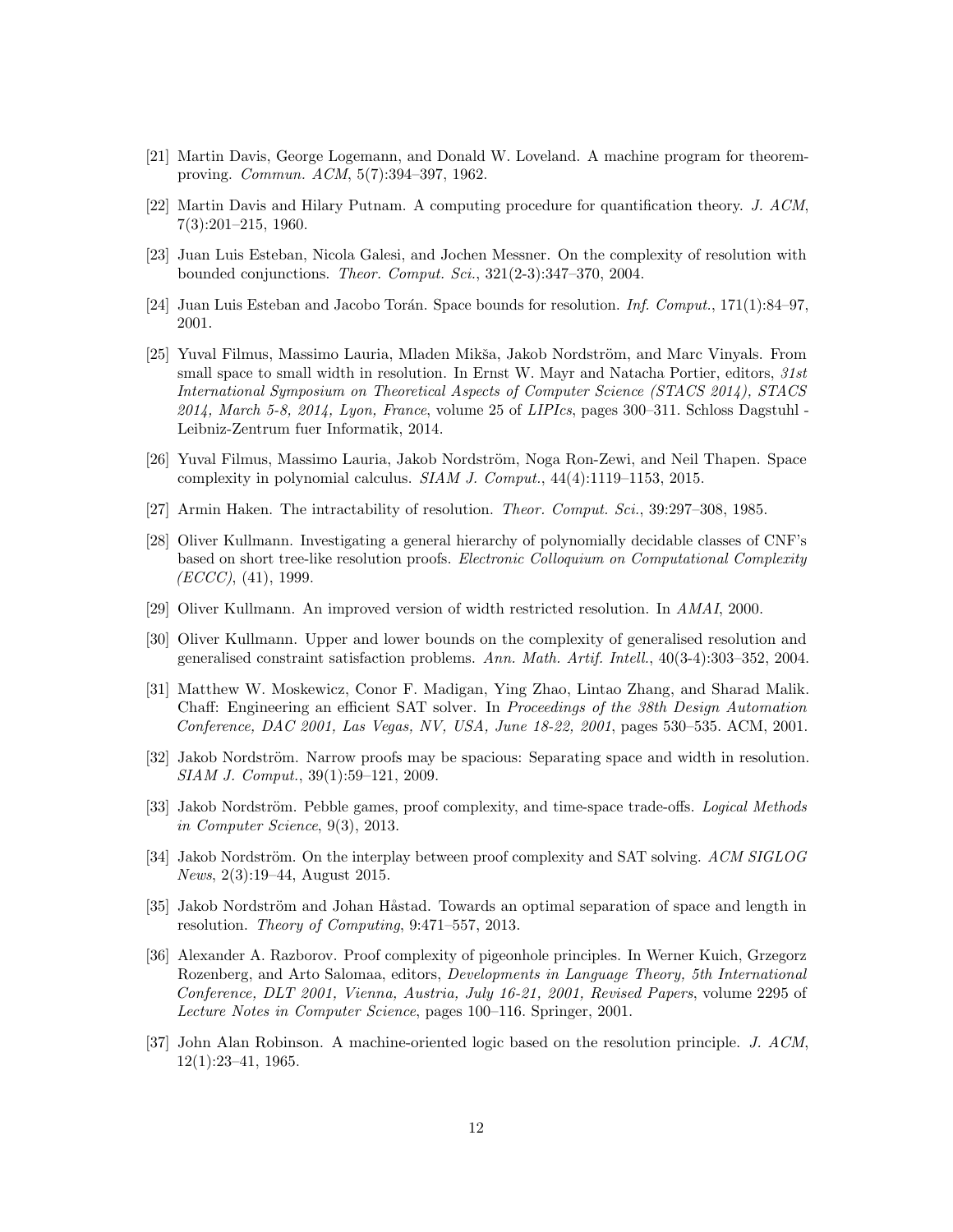- [38] Uwe Schöning. Resolution proofs, exponential bounds, and Kolmogorov complexity. In Igor Prívara and Peter Ruzicka, editors, Mathematical Foundations of Computer Science 1997, 22nd International Symposium, MFCS'97, Bratislava, Slovakia, August 25-29, 1997, Proceedings, volume 1295 of Lecture Notes in Computer Science, pages 110–116. Springer, 1997.
- [39] Jo˜ao P. Marques Silva and Karem A. Sakallah. GRASP: A search algorithm for propositional satisfiability. IEEE Trans. Computers, 48(5):506–521, 1999.
- [40] G.S. Tseitin. On the complexity of derivation in propositional calculus. In Jörg H. Siekmann and Graham Wrightson, editors, Automation of Reasoning, Symbolic Computation, pages 466–483. Springer Berlin Heidelberg, 1983.
- [41] Alasdair Urquhart. Hard examples for resolution. J. ACM, 34(1):209–219, 1987.
- [42] Alasdair Urquhart. The depth of resolution proofs. Studia Logica, 99(1-3):349–364, 2011.

## A Proof of Theorem 2.1

The proof of Theorem 2.1 we give is essentially a self-contained exposition of the analogous one in the underlying report of  $[15]$ . Given a set of clauses A we call A-input Resolution derivation of a clause C a Resolution derivation of C from A such that each application of the Resolution rule has at least a premise from  $A$ . We use the following property of  $A$ -input Resolution derivations:

**Lemma A.1.** Let A be a set of clauses and C a clause, if there exists an A-input derivation of a clause C then

$$
\text{width}(A \vdash C) \leqslant \text{width}(A) + |C|.
$$

Proof. Without loss of generality we can restrict to consider A-input refutations, that is A-input derivations of the empty clause  $\perp$ . Indeed, suppose we have  $\pi$  an A-input derivation of a clause C, and let  $\rho$  the minimal partial assignment mapping C to 0. Clearly  $|\text{dom}(\rho)| \leq C |\text{ord } \pi|_{\rho}$  is a  $A|_{\rho}$ -input refutation, hence, if the property we want to prove holds for input refutations, then width $(A|_{\rho} \vdash \bot) \leq \text{width}(A|_{\rho})$ . So, by the fact that  $\rho$  is removing at most |C| literals from each clause, then width $(A \vdash C) \leq \text{width}(A) + |C|$ .

Hence suppose there exists an A-input Resolution refutation, we prove that

$$
\text{width}(A \vdash \bot) \leqslant \text{width}(A).
$$

Let A be the set of all set of clauses A that have an A-input Resolution refutation but width( $A \vdash$  $\perp$ ) > width(A). By contradiction suppose that A is non-empty, so there will be some  $A \in \mathcal{A}$  with the minimum number of variables. Since  $A \in \mathcal{A}$  then it must be that A is non-trivial, that is ⊥ is not in  $\bar{A}$ .

By hypothesis there exists some  $\bar{A}$ -input refutation  $\pi$  and let  $\ell$  be the last literal resolved in π. Since  $\pi$  is an  $\bar{A}$ -input refutation it must be that either  $\ell \in \bar{A}$  or  $\neg \ell \in \bar{A}$ . Without loss of generality suppose that  $\neg \ell \in \overline{A}$ . Now consider  $\pi|_{\ell \mapsto 0}$ , this is an  $\overline{A}|_{\ell \mapsto 0}$ -input Resolution refutation and  $\bar{A}|_{\ell\to 0}$  has strictly less variables than  $\bar{A}$ , hence, by the minimality of  $\bar{A}$ ,  $\bar{A}|_{\ell\to 0}$  cannot be in A. So width $(\bar{A}|_{\ell \to 0} \vdash \bot) \leq$  width $(\bar{A}|_{\ell \to 0})$  and there must exist some  $\pi'$  which is a refutation of  $\bar{A}|_{\ell \to 0}$ , but not necessarily an  $\bar{A}|_{\ell \to 0}$ -input refutation, and such that width $(\pi') \leq \text{width}(\bar{A}|_{\ell \to 0})$ .

Now we just construct  $\pi''$  as follows:  $\pi'' = \bar{A} \circ \pi'$ , that is we just write down before  $\pi'$  all the clauses in  $\vec{A}$ :  $\pi''$  is a valid Resolution refutation of  $\vec{A}$ . This is because  $\neg \ell \in \vec{A}$  and hence each clause in  $\bar{A}|_{\ell \to 0}$  can be seen as the result of an inference step between some clause in  $\bar{A}$  and  $\neg \ell$ . Since width $(\pi') \leqslant$  width $(\bar{A}|_{\ell \mapsto 0})$ , we clearly have that width $(\pi'') \leqslant$  width $(\bar{A})$ , which implies that

$$
\textsf{width}(\bar{A} \vdash \bot) \leqslant \textsf{width}(\pi'') \leqslant \textsf{width}(\bar{A}).
$$